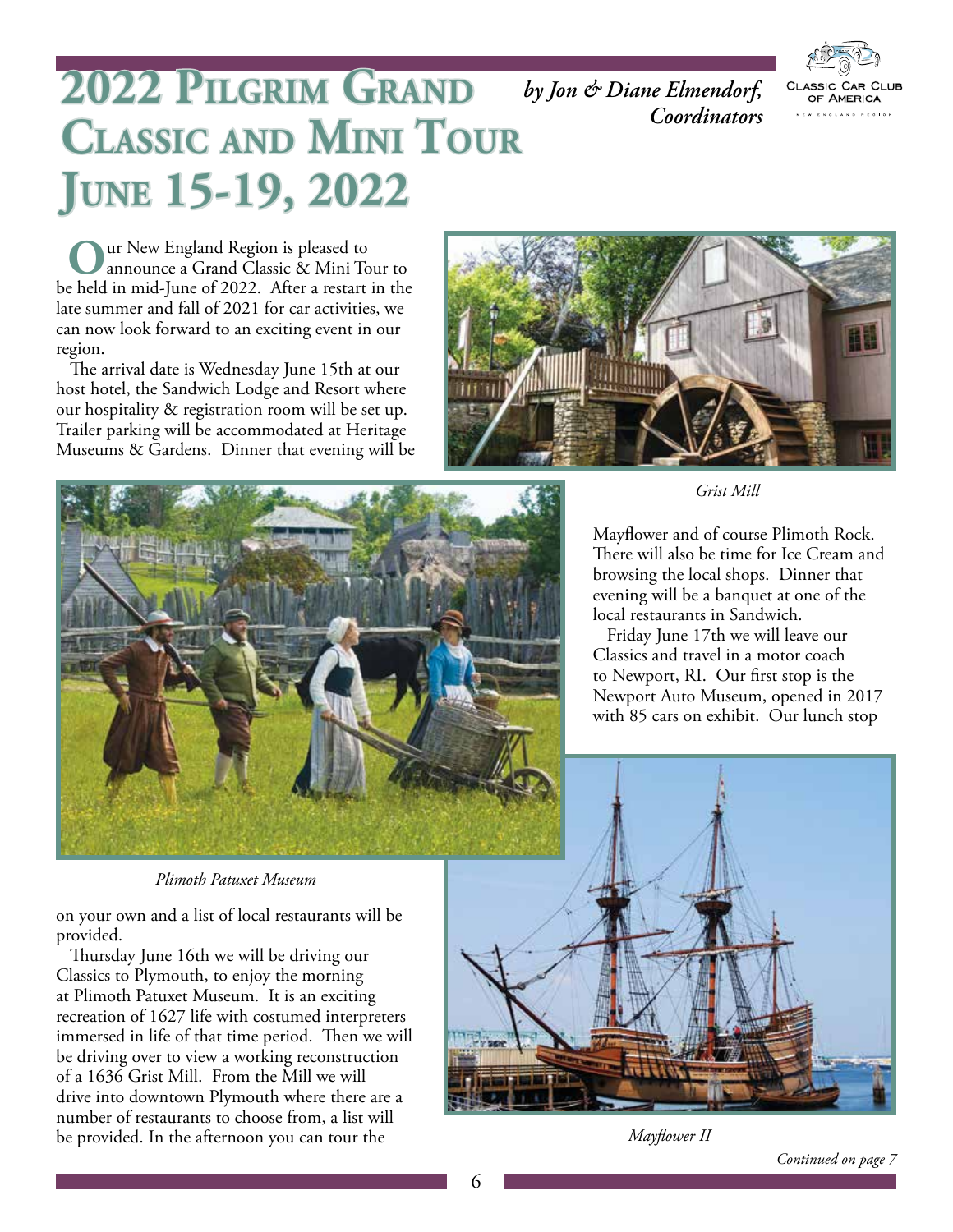



*Top left: Audrain Museum, top right: Newport Car Museum, below left: Marble House, below right: Heritage Grand Classic*

will be in Newport for a buffet lunch near the Audrain Museum. After lunch we will walk over to the Audrain Museum which is housed in a restored Florentine Renaissance building, just unbelievable. Inside their current exhibit is "125 years of electric cars & beyond". What would be a trip to Newport without a stop at one of the "cottages". We have chosen for you "Marble House", our favorite one. Finished in 1892 by William K. Vanderbilt with a reported 7 million dollars spent on the marble used. With the day finished we will board our





coach for a trip back to Sandwich and a leisurely dinner on your own.

Saturday June 18th our Grand Classic will take place on the grounds of Heritage Museums & Gardens.

**The New England Region Board has generously agreed to host any club member who wants to attend the day of the show free access to the show and museum if you wear your NER Name Badge.**

Heritage is known for its spectacular gardens, in fact, the type known as Dexter rhododendrons was created there and should be in bloom during our visit. Judges' breakfast and car placement will start things off. During the day we will be entertained by live music with boxed lunches provided to the participants. The awards banquet will follow that evening in the Round Barn with live music and cocktails.

Please plan on joining us for this memorable fun event.



 $\overline{\phantom{a}}$